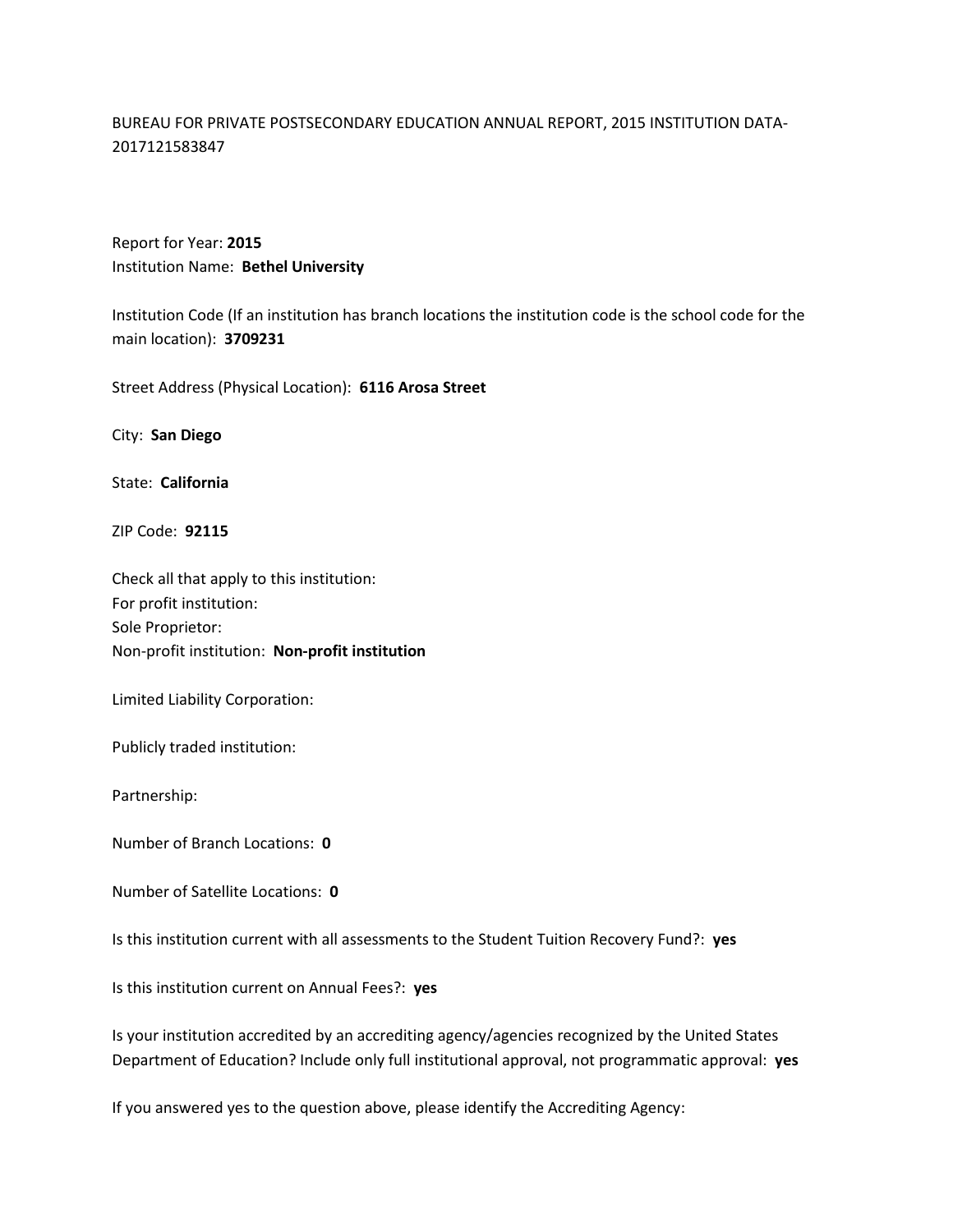## **North Central Association of Colleges and Schools The Higher Learning Commission**

If your institution has specialized accreditation from a recognized United States Department of Education approved specialized/programmatic accreditor, list the accreditation: **Association of Theological Schools**

Has any accreditation agency taken any formal disciplinary action against this institution?: **no**

Does your institution participate in federal financial aid programs under Title IV of the Federal Higher Education Act?: **no**

What is the total amount of Title IV funds received by your institution in 2014?: **0**

Does your institution participate in federal veteran's financial aid education programs?: **no**

What is the total amount of veteran's financial aid funds received by your institution in 2014?: **0**

Does your institution participate in the Cal Grant program?: **no**

What is the total amount of Cal Grant funds received by your institution in 2014?: **0**

Is your institution on the California Eligible Training Provider List (ETPL)?: **no**

Is your institution receiving funds from the Work Innovation and Opportunity Act (WIOA) Program?: **no**

What is the total amount of WIOA funds received by your institution in 2015?: **0**

Does your institution participate in, or offer any other government or non-govermental financial aid programs?: **no**

If yes, please indicate the name of the financial aid program:

The percentage of institutional income in 2015 that was derived from public funding: **0**

If your institution reports a Cohort Default Rate to the US Department of Education please enter the most recent three year rate: **0**

The percentage of students who attended this institution in 2015 who received federal student loans to help pay their cost of education at the school was: **0**

Total number of students enrolled at this institution: **0**